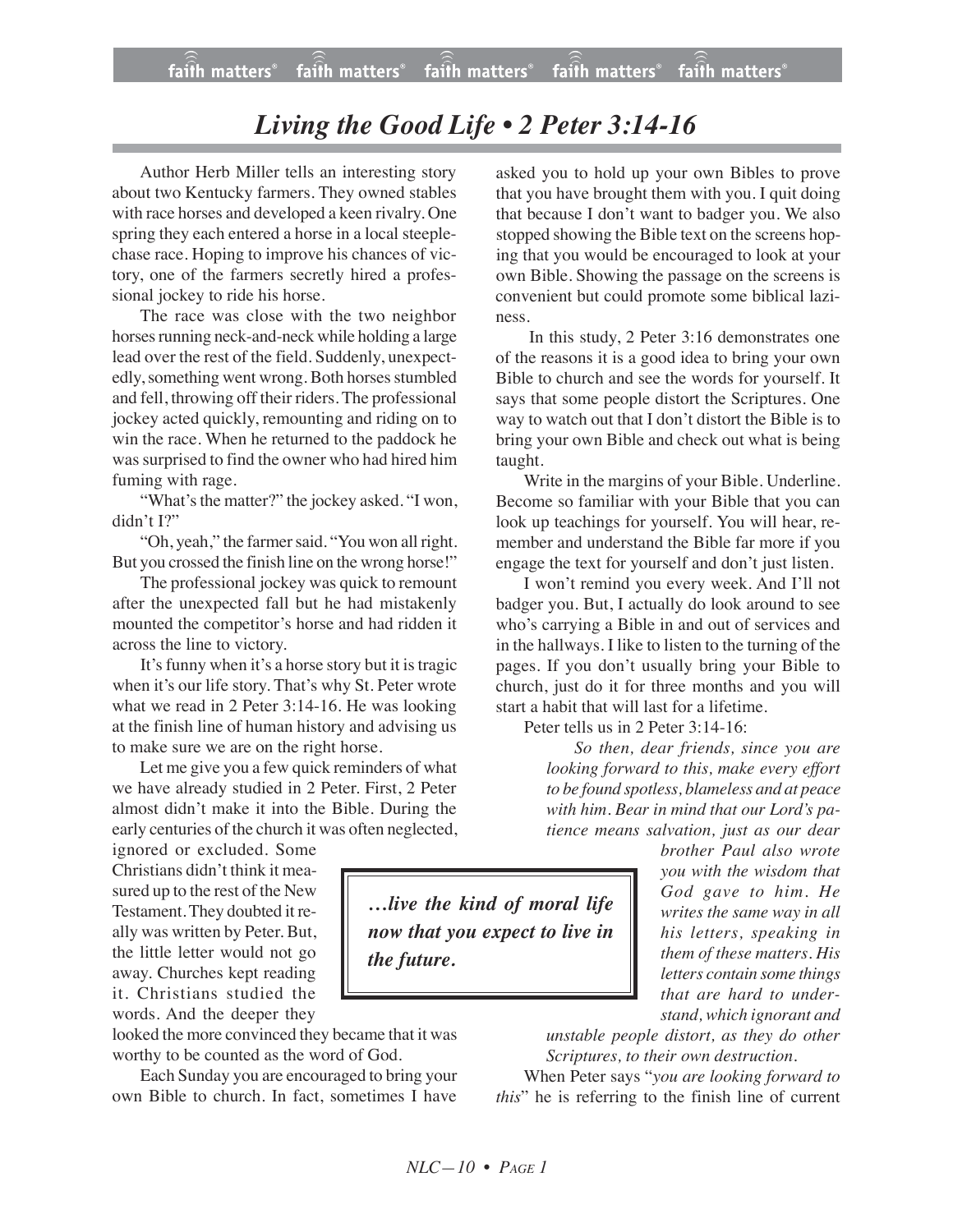human history. But to understand what he means here we need to go back a line or two to recall exactly what he is talking about in 2 Peter 3:13 where he says that "w*e are looking forward to a new heaven and a new earth."*

The focus here is on the Bible's prediction about our future home that will last forever. Frankly, there is enormous misunderstanding about this. The Bible teaches that our world has a limited life expectancy. The earth was created by God and the earth is going to be destroyed by God. Our world won't last forever. God will replace it with a new earth. The vision of that was seen by the apostle John when he writes in Revelation 21:1-4:

> *Then I saw a new heaven and a new earth, for the first heaven and the first earth had passed away, and there was no longer any sea. I saw the Holy City, the New Jerusalem, coming down out of heaven from God, prepared as a bride beautifully dressed for her husband. And I heard a loud voice from the throne saying, "Now the dwelling of God is with men, and he will live with them. They will be his people, and God himself will be with them and be their God. He will wipe every tear from their eyes. There will be no more death or mourning or crying or pain, for the old order of things has passed away."*

So the earth has a life expectancy. The earth as we know it will be destroyed by God. But it will be replaced with a new one. And we will live on that earth. This does get confusing because we routinely talk about our eternal home in heaven. I admit I don't fully understand this and can't adequately explain it. But the point of the new earth and the prediction in Revelation 21 is not that we go to heaven to be with God but that God comes to earth to be with us.

So, what might that actually look like? When we die we go to heaven to be with God. But this is a temporary setup until the culmination of human history. Then Jesus will return to earth and there will be a great judgment of humankind to determine everyone's eternal destiny. Christians will receive new bodies called resurrection bodies that look like our present bodies so we will be able to recognize one another, but they will have all kinds of major upgrades. God will destroy the earth we

now know and he will create a new earth that will be vastly improved. And we will have homes on this new earth.

Will we be with God? Absolutely! God will be both here on earth and there in heaven. Does that mean we won't be in heaven? My guess is that we may have two homes and freedom of travel.

Of all people, Minnesotans who have homes in the Twin Cities and cabins at the lake should understand this concept. In fact, some people have family cabins that were built 50-100 years ago and are wearing out. Many have torn down the old cabin and built a much improved cabin. We spend winters in the Cities and summers at the cabin. Sometimes we go back and forth the same week or even the same day. So, think of the new earth in the same way. We will have two addresses—a home in heaven and a home on earth.

Peter's point here is that Christians are looking forward to this. 2 Peter 3:13 says that "w*e are looking forward to a new heaven and a new earth."* Or maybe you say, "I don't look forward to this at all! I like it where I am. This scares me. I don't like change."

It's hard to persuade people to embrace a better tomorrow when they like the problems of today. So my best advice is to simply trust God. He knows what he is doing and he is planning a tomorrow that will be better than anything we can imagine. It will be a perfect world with peace and prosperity, no more sickness, tears, pain or death. It will be the best of the best. Trust God. You'll really like it! Look forward to *"a new heaven and new earth, the home of righteousness*"!

Are you convinced? Are you looking forward to what God has planned? If so, then read what Peter writes in 2 Peter 3:14 where he says, "*So then, dear friends, since you are looking forward to this, make every effort to be found spotless, blameless and at peace with him."*

Peter is saying that every Christian is headed into a great future and that we should look forward to it. But we should also live forward. We should start living today like we are already there. Practice up for heaven. Practice up for a new earth.

Think of it this way. You have won a fabulous vacation in Hawaii—lying on the beach in Waikiki, climbing up the volcano on the Big Island, surfing the Bonsai Pipeline on Oahu. If you are really look-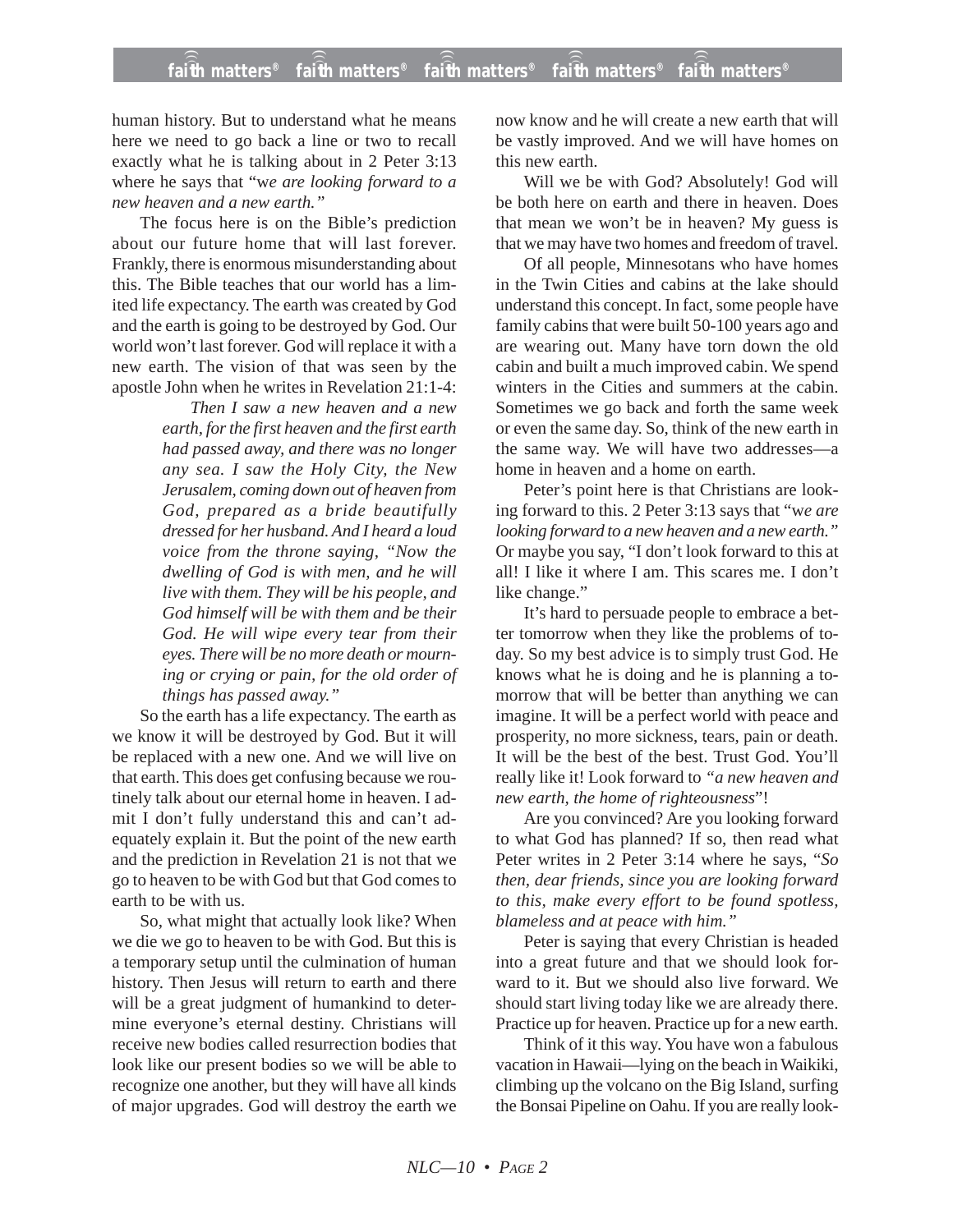## **faith matters® faith matters® faith matters® faith matters® faith matters®** ))) ))) ))) ))) )))

ing forward to your fantastic Hawaii vacation, start living for it now. Brown up at a tanning booth. Get in shape for the beach. To get ready for mountain climbing, do some hiking every day. Start wearing hula shirts. Prepare now for what you're anticipating later.

The Bible says here that every Christian has a future in God's perfect heaven and earth. We should live forward in anticipation by *"making every effort to be found spotless, blameless and at peace with (God)."* In other words, live the kind of moral life now that you expect to live in the future.

This line from Peter raises a question: What does it mean to be *"spotless, blameless and at peace with (God)?"* What do you think it means? Isn't it simply that we live by God's values and priorities right now? What does that mean when it comes to paying employees fair wages? What does it mean in terms of our sexual attitudes and behavior? What would "*spotless*" and "*blameless*" mean in business ethics? How about when paying income taxes?

Notice something very important here. Peter doesn't define a spotless and blameless life. He doesn't tell us to be perfect. He invites us to "*make every effort*". It is mostly a matter of desire, atti-

tude and commitment. Do I really want to do what is right? Do I want to be moral? Do I desire to be honest? Is my goal in life to avoid evil and pursue righteousness? More than anything else, do I want to please God and be at peace with him?

If we really want to be the right kind of person, we will find a way to do it. If we really want to do what is evil we will find a way. Peter tells us to get ready for forever by living today the way God wants us to live for eternity.

Chiune Sugihara had a lifelong dream to become the Japanese ambassador to Russia. By the 1930s he was well on his way to fulfilling his dream. The emperor of Japan had appointed Sugihara as his ambassador to the country of Lithuania.

His ambitions were coming true, but then his life took an abrupt and unexpected change of direction when he was awakened one morning by a large crowd that had gathered outside his embassy home. They were Jews from Poland who were seeking visas to Japan to escape the German Gestapo and deportation to Nazi death camps.

Compassionate for the needs of these people, Ambassador Sugihara wired Tokyo three times for permission to provide visas. Three times he was told "no". Sugihara was a committed Christian who decided to defy his country's orders and probably end his diplomatic career. For 28 days he wrote visas by hand. He wrote visas around the clock, barely eating or sleeping. The Japanese government found out what he was doing and immediately summoned him to Berlin. He kept writing visas. Even at the train station he kept writing visas, handing them to Jewish refuses through the window of the train as it departed for Germany.

It is estimated that he saved over 6000 lives. Recalled to Tokyo he was dismissed from diplomatic duties and spent the rest of his days selling light bulbs. Years later when his heroic story was told someone asked his son, "How did your father feel about his choice?"

Chiune Sugihara's son replied, "My father's life was fulfilled. When God needed him to do the

> right thing, he was available to do it."

He is the kind of Christian God will recruit to be his ambassador somewhere on his new earth. He is the kind of person Peter had in mind. He's the kind of person we are called to be. He made

*Is our deepest desire and effort to live the lifestyle of the rich and famous or the lifestyle of God and eternity?*

> every effort to live a life that was spotless, blameless and at peace with God.

> We don't have the same situations that were faced at the beginning of World War II but in our society we constantly have the challenges and opportunities to live the kind of life now that we are called upon to life forever. Is our deepest desire and effort to live the lifestyle of the rich and famous or the lifestyle of God and eternity?

> Peter adds four helpful and interesting pieces of information in 2 Peter 3:15-16:

> > *Bear in mind that our Lord's patience means salvation, just as our dear brother*